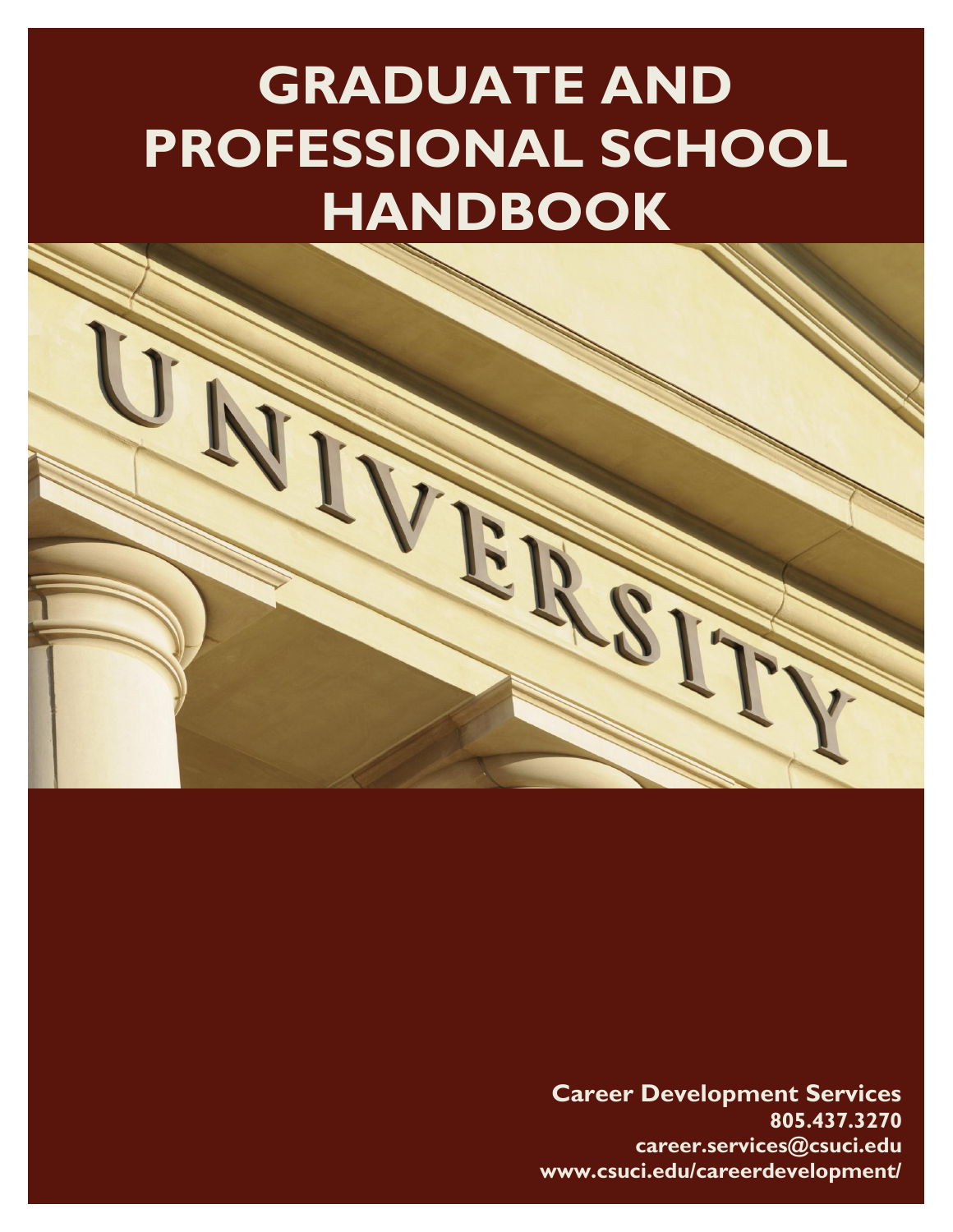

### **ONLINE RESOURCES**

- WWW.EUREKA.ORG
- HTTP://NCES.ED.GOV/COLLE GENAVIGATOR/
- WWW.USNEWS.COM
- WWW.MYPLAN.ORG
- WWW.GRADUATEGUIDE .COM
- WWW.CALSTATE.EDU/GRAD PROGRAMS/

# **GRADUATE SCHOOL RESOURCES & COUNSELING SERVICES**

Career Development Services offers graduate school exploration and preparation counseling, the Graduate School Bound Program as well as assessment tools and resources.

# *GRADUATE SCHOOL COUNSELING*

To schedule an appointment to meet with a career counselor to discuss graduate school research, planning and preparation methods, please contact Career Development Services (CDS). You can also attend a drop-in counseling session hosted every Thursday from September 13, 2012 through November 29, 2012 from 9:30 a.m. to 12:30 p.m. in the Career Development Center, Bell Tower 1548.

# *GRADUATE SCHOOL BOUND PROGRAM*

The purpose of Graduate School Bound Program is to assist CI students who are interested in graduate school exploration, decision-making, planning and the preparation process of applying to graduate school. This program is intentionally designed to provide in-depth assistance with the graduate school planning process. Additionally, Graduate School Bound is a cohort-model program, which means that each semester a group of students will attend each training session together. This program requires a bi-weekly commitment from those who sign up, as the graduate school planning process is multi-staged. Register for a Graduate School Bound Information Session in the beginning of the semester to find out more! Visit the Career Development Center, Bell Tower 1548 to register.

# *ONLINE RESOURCES*

### **EUREKA**

[www.eureka.org](http://www.eureka.org/)

• *College Majors/Training Programs*: There are more than 150 college majors and training programs described on EUREKA.org. You can filter your search results many ways, including finding out which schools offer programs in your area of interest.

• *Colleges and Universities*: This database includes more than 3,000 fouryear colleges and universities located throughout the United States; and includes approximately 300 international institutions.

• *Short Term Training*: This database includes more than 700 schools or colleges that offer training from the diploma/certificate level through the associate's degree. These schools are located throughout the United States.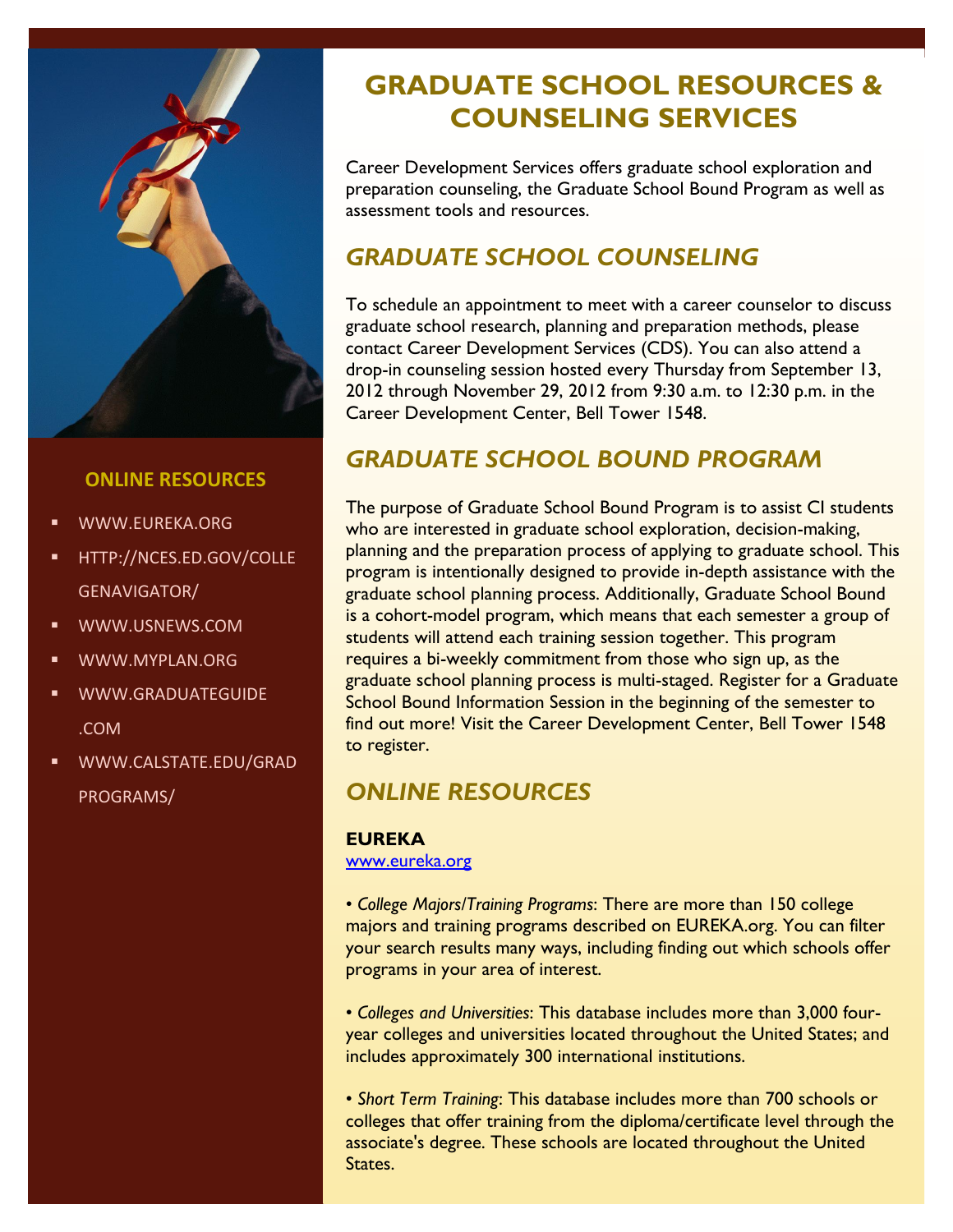### **COLLEGE NAVIGATOR**

#### <http://nces.ed.gov/collegenavigator/>

This research tool allows access to information on more than 9,000 colleges, universities, and postsecondary vocational and technical schools in the U.S. Users may search the database by location, type of institution, program and majors offered, availability of housing, and many more options. Users have the option of selecting several school profiles for side-by-side comparisons, and all search results can be sent to a valid email address, printed, or exported as an Excel spreadsheet. The site and all of its information is also available in Spanish. This is a product of the National Center for Education Statistics (NCES), part of the U.S. Department of Education's Institute of Education Sciences.

### **US NEWS**

#### [www.usnews.com](http://www.usnews.com/)

The publisher of U.S. News and World Report has consistently produced one of the most outstanding guides to education information on the Web. Dedicated sections of this area of the website focus on college, community college, graduate school, e-learning, and financial aid, and each is filled with quality news, information, and resources. USNews also lists the annual rankings of colleges and graduate schools.

## *FINANCIAL AID RESOURCES*

### **FINAID**

### [www.finaid.org](http://www.finaid.org/)

Established in 1994, FinAid is possibly the finest single source for information and resources for all types of educational financial aid including military aid programs and prepaid tuition/529 savings plans. Under each category visitors will find comprehensive information on various programs, advice on how to approach each, important legislative information, warnings about potential problems or scams, and much more. There are numerous calculators to help students and parents figure out how much is needed, the true cost of a loan, and almost anything else a user should ask. This continues to be the premiere site for financial aid information online, and it continues to be free.

### **STUDENT AID ON THE WEB**

[www.studentaid.ed.gov](http://www.studentaid.ed.gov/)

This is a one-stop center for all of the U.S. Department of Education's Federal Student Aid (FSA) programs. Available in English and Spanish, this site will guide the user through the process of preparing for college, and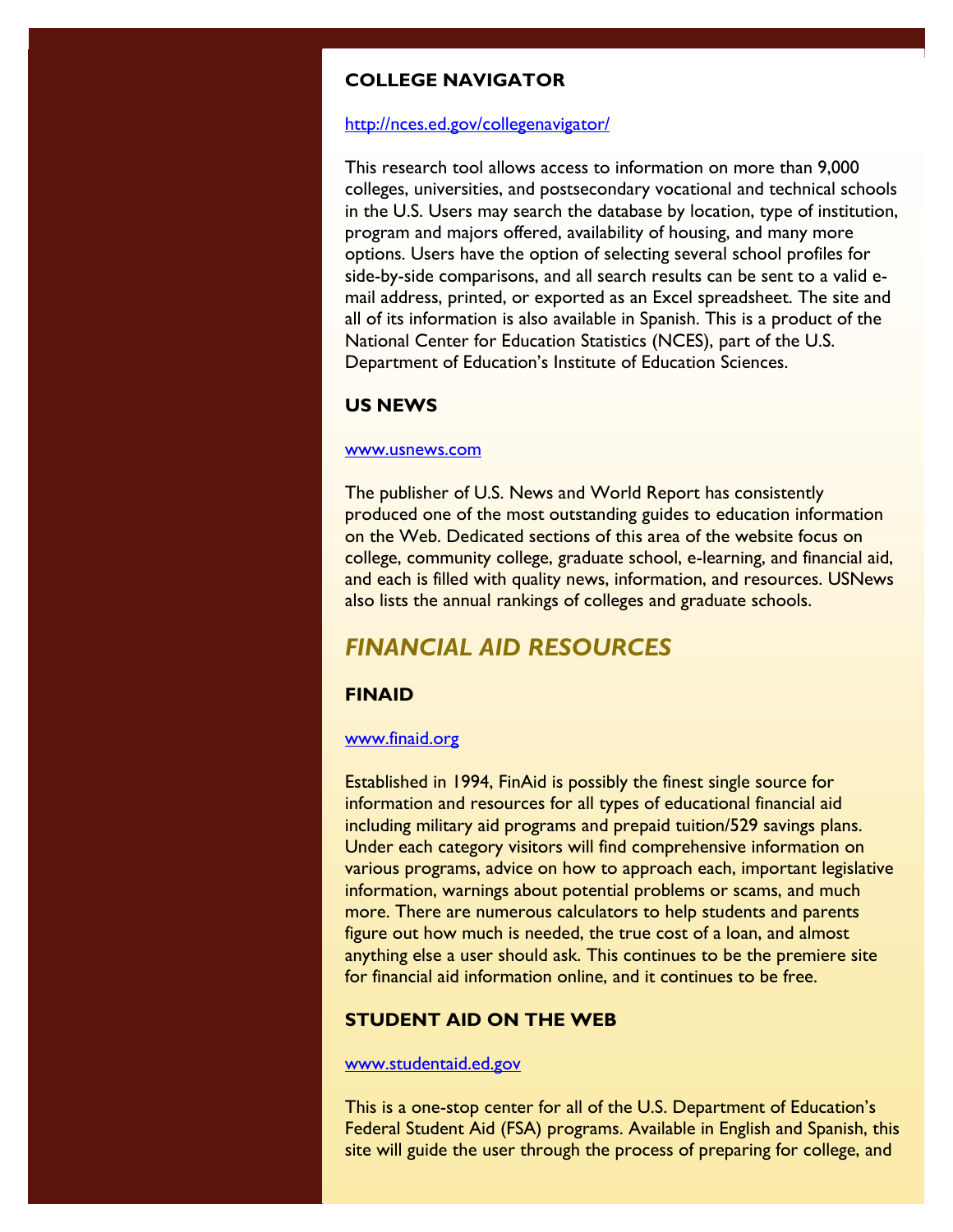# **WHY GO TO GRADUATE OR PROFESSIONAL SCHOOL?**

- Requirement for entry into the field (e.g. law, medicine, speech therapy, teaching)
- Professional growth
- Career change
- Personal growth, fulfillment
- Potential for increased income
- Postponement of career decision or job search
- The competition of the job market

Your decision should be based on your own personal situation and long-term goals. Careful reflection on your reasons for pursuing an advanced degree will help to ensure you select appropriate programs aligned with your career and educational goals.

securing funding from a variety of sources, attending college, and repaying loans. Information is available for high school, undergraduate, and graduate students as well as parents, international students, and other targeted student populations. The site links to FAFSA, the Free [Application for Federal Student Aid](http://www.fafsa.ed.gov/) for easy access and application processing. A few portions of the site require the user to create a login and password, but this is to allow the users to save profile information, store applications, and customize areas for specific needs. Users can review their extensive privacy policy from the link at the bottom of each page for information on how this data is used and protected. Under "Tools and Resources" are links to additional funding resources, including StudentLoans.gov, the National Student Loan Data System (NSLDS), and more.

# *GRADUATE SCHOOL APPLICATION PROCESS*

If you are unable to commit to the Graduate School Bound Program given your current academic and personal responsibilities, consider reviewing the following overview of the graduate school application process. If you find that you have additional questions about the process, please schedule an appointment by contacting the Career Development Center.

# *APPLYING TO GRADUATE SCHOOL*

Graduate and professional schools offer an opportunity for you to undertake advanced study in areas of interest and/or to accomplish a career goal. There are some professions that require an advanced degree such as law, medicine, and postsecondary teaching. However, if you are uncertain as to your career goal, careful thought and consideration should be given before applying to a program. Making an informed decision about pursuing a graduate or professional degree requires an in-depth self analysis, research of schools, and development of a plan. It is recommended that the planning and preparation begin approximately 18 months before expected entrance. This would include a self analysis, graduate school research, and a plan of action.

# *SELECTING A DEGREE*

There are generally two types of graduate school degrees awarded: Masters and Doctorates. Professional schools commonly award advanced degrees in law, health and the medical field. The timelines in completing degree programs vary. The degree sought, number of classes taken in a semester or quarter, required fieldwork experience, whether a comprehensive exam, thesis or dissertation is chosen, and residency requirements will all influence the length of time for completing a degree program.

A Professional Master's gives you a specific set of skills needed to practice in a particular field, such as education, business, engineering or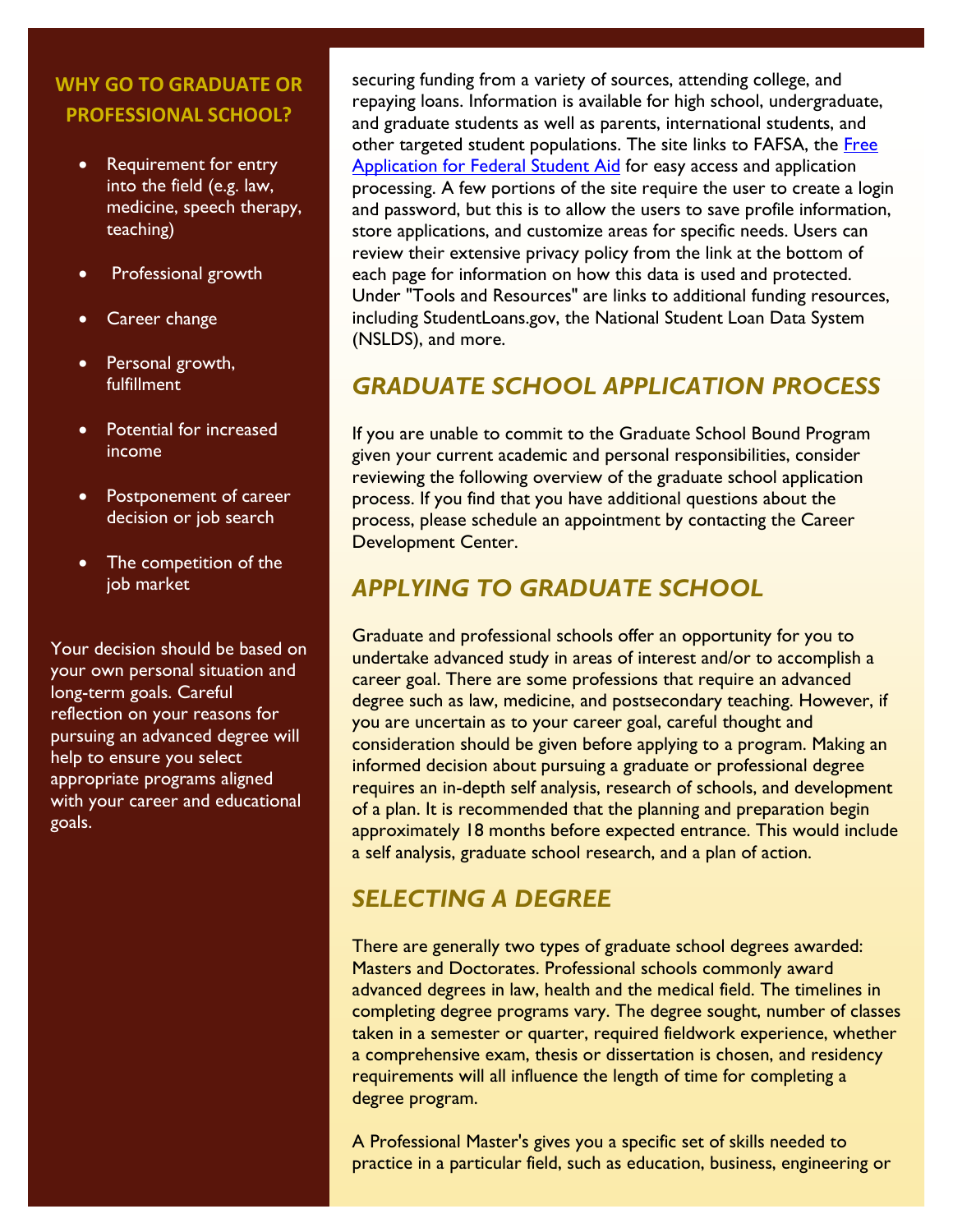# **FACTS TO CONSIDER WHEN THINKING ABOUT GRADUATE OR PROFESSIONAL SCHOOL:**

- **Personality**
- Skills/talents
- Interests
- Self-discipline
- Motivation
- **Persistence**
- Tenacity
- Career Path
- Intellect

A personal assessment will help in clarifying your career goals and directing you to a graduate program that will be a good match. In addition, your selfassessment will be valuable during the application process, in particular when writing your personal statement and in the event a personal interview is part of the application process.

### **QUESTIONS FOR SELF-RELFECTION:**

• What is your commitment level to pursuing graduate school?

• Where do you see yourself in the next five years academically and professionally?

• How does attending graduate school align with your career goals?

other profession requiring specialized training. It is generally a final or "terminal" degree, and often involves an internship, practicum or fieldwork.

A Research Master's provides experience in research and scholarship, and it may be a final degree or a step toward a Ph.D. A master's degree usually takes one or two years of study.

A Professional Doctorate: The M.D. for medical practice and the J.D. for law are the most common types of professional degrees. There are also practical-based doctorate degrees in the Social Sciences fields such as a Doctorate in Education, Psychology or Sociology.

A Research Doctorate: The Ph.D. (Doctor of Philosophy) is the primary credential for college- level teaching. The Ph.D. typically involves both course work and a major research project. The Ph.D. usually takes a minimum of four to six years of full-time study.

# *RESEARCH GRADUATE & PROFESIONAL SCHOOLS*

Thoroughly researching graduate schools will significantly enhance one's ability to make a good decision, and help to prioritize which schools match an individual's educational and career goals. Make a list of criteria that are important to your decision. Although no absolute criteria are available for judging graduate or professional schools, the following may serve as a checklist of criteria to consider:

- school offers degrees in your area of interest
- strength and reputation of the academic program
- geographic location
- weather
- Meets your goal
- required entrance exams
- demographic makeup of campus population
- cost of tuition, books, relocation, housing
- **•** financial aid availability
- number of applicants vs. number accepted
- application deadline
- faculty to student ratio
- undergraduate preparation
- size of institution
- **•** program accreditation
- **program reputation**
- length of time to complete program
- campus culture
- placement record of program's graduates
- completion rate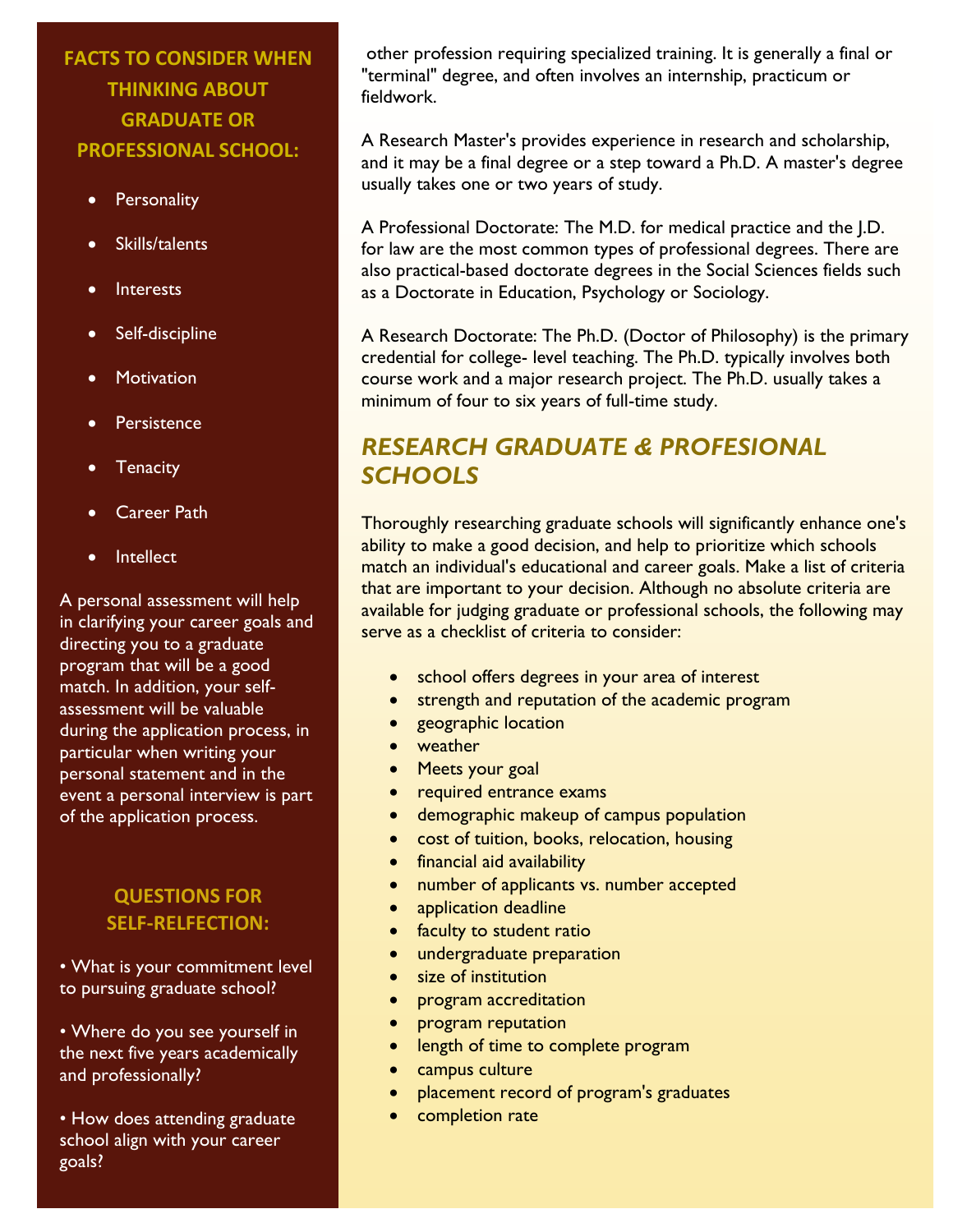Many schools include web sites and virtual tours that can introduce you to their school and programs. If you have some schools in mind and do not know their web site address, do an Internet search by going to any search engine (Yahoo, Google, etc.) and typing in the school name. This should connect you to the school's web site.

### **OTHER WEBSITES FOR RESEARCHING GRADUATE SCHOOLS:**

- Peterson's Graduate and Professional Schools [www.petersons.com](http://www.petersons.com/)
- Grad Schools [www.gradschools.com](http://www.gradschools.com/)
- Grad Guide [www.graduateguide.com](http://www.graduateguide.com/)
- Graduate and Professional School Profiles [www.gradprofiles.com](http://www.gradprofiles.com/)
- Council of Graduate Schools [www.cgsnet.org](http://www.cgsnet.org/)
- Association for Support of Graduate Students [www.asgs.org](http://www.asgs.org/)
- National Association of Graduate Students [www.nagps.org](http://www.nagps.org/)
- U.S. News & World Report Rankings & Guides [www.usnews.com/usnews/rankguide/rghome.htm](http://www.usnews.com/usnews/rankguide/rghome.htm)

Faculty from your college, alma mater or local institutions can be another excellent source of information. Discuss your interest with them and ask them to suggest potential graduate school programs that match your goals. Additional sources to consider are currently enrolled graduate students. Conduct informational interviews with students and ask questions regarding the campus environment, accessibility of faculty, diversity within the program, employment opportunities, and other questions that will factor into your decision.

Plan to attend the annual Graduate & Professional School Fair which will be hosted by Career Development Services on Thursday, November 10, 2011, from 10:00 a.m. to 2:00 p.m. at the Broome Library Plaza.

After gathering information, it is best to narrow your selection to four or five potential schools. Your visit to each of the prospective schools is an important part of the decision-making process. There are often factors that you can only accurately assess by visiting each school in person. If you are unable to visit all the institutions you are considering, prioritize your top two or three and visit only those schools.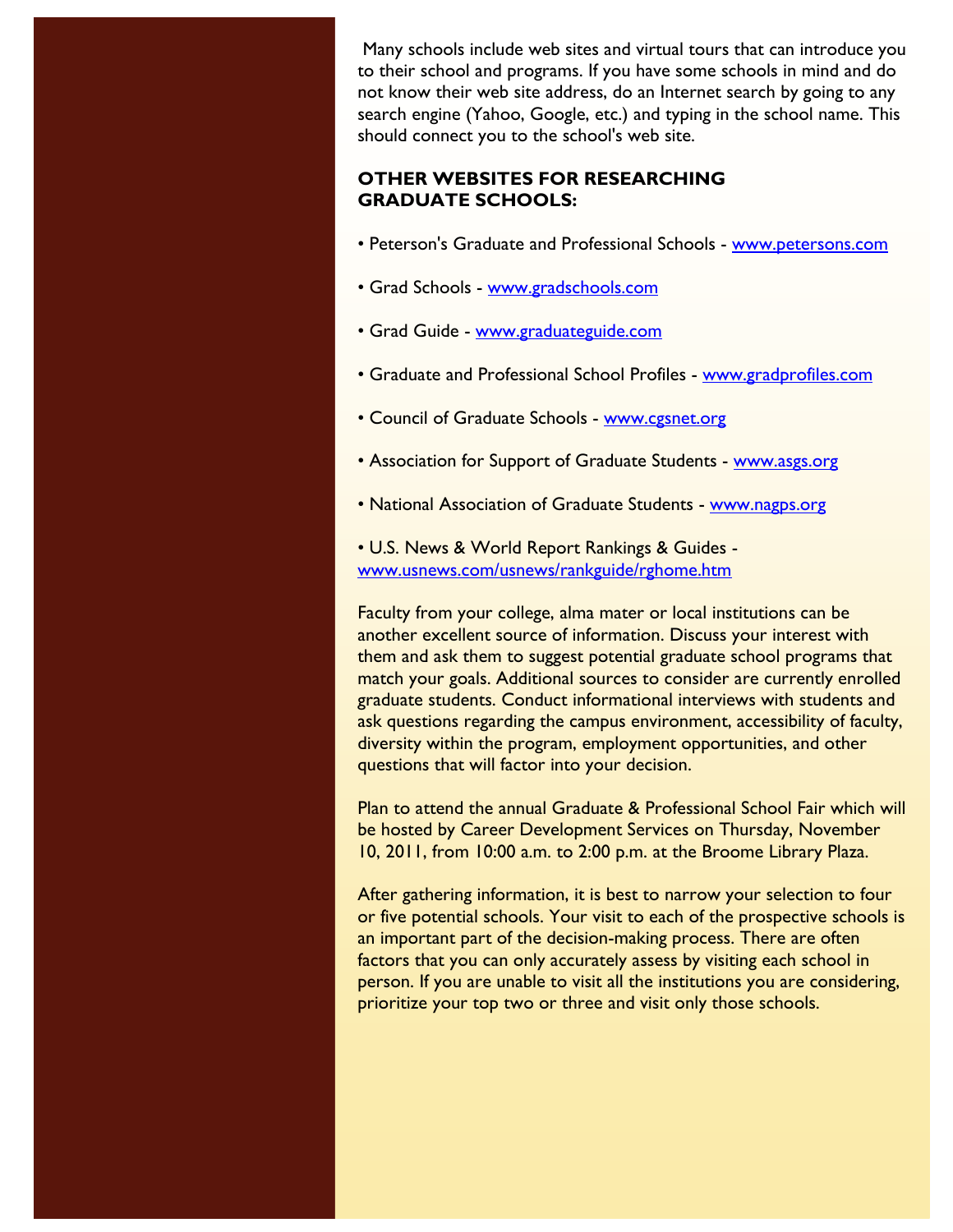

# *FINANCING YOUR EDUCATION*

Graduate awards are usually given on the basis of past academic performance and or financial need. Financial aid for graduate and professional schools is offered in three basic forms:

### **GRANTS AND SCHOLARSHIPS**

Grants and scholarships are awarded on the basis of financial need and/or academic performance. This type of grant money does not obligate the recipient to repay the award. Check with religious organizations, foundations, labor unions, businesses, or town and city groups for scholarships based on achievement, ethnicity, hobbies, or talents. Armed forces may also offer financial opportunities. Your employer may also have an educational reimbursement program.

### **FELLOWSHIPS AND ASSISTANTSHPS**

Fellowships and assistantships are available through your department of study and/or they may be funded by the state. These types of awards may cover part or all of your tuition and provide stipends. There are a number of private fellowship offerings available based on merit, area of interest, and minority status. Apply with national fellowships including Fulbright Mellon, National Research Foundation, and/or National Science Foundation.

### **LOANS**

Loans are available through a variety of private and government sources. Student loans must be repaid. Student loans feature lower interest rates and/or deferred payment options. Apply for loans at each institution to which you have submitted an application for admission through the Financial Aid office. Also, check with banks, credit unions, or educational loan organizations for private loans.

# *TYPICAL ADMISSIONS REQUIREMENTS*

1. A Baccalaureate degree

2. A minimum grade point average (often of 3.0 or better). *Your major GPA rather than your cumulative GPA may be used to meet this criterion.*

3. A minimum score on an entrance examination (GRE or specified test)

4. Some preparation in the proposed field of *study (i.e. internship, research)*

5. Experience relevant to the proposed field

Admissions requirements can vary depending on the program. It is important to discuss program requirements directly with admissions representatives and faculty associated with the program to maintain up-todate admission requirements.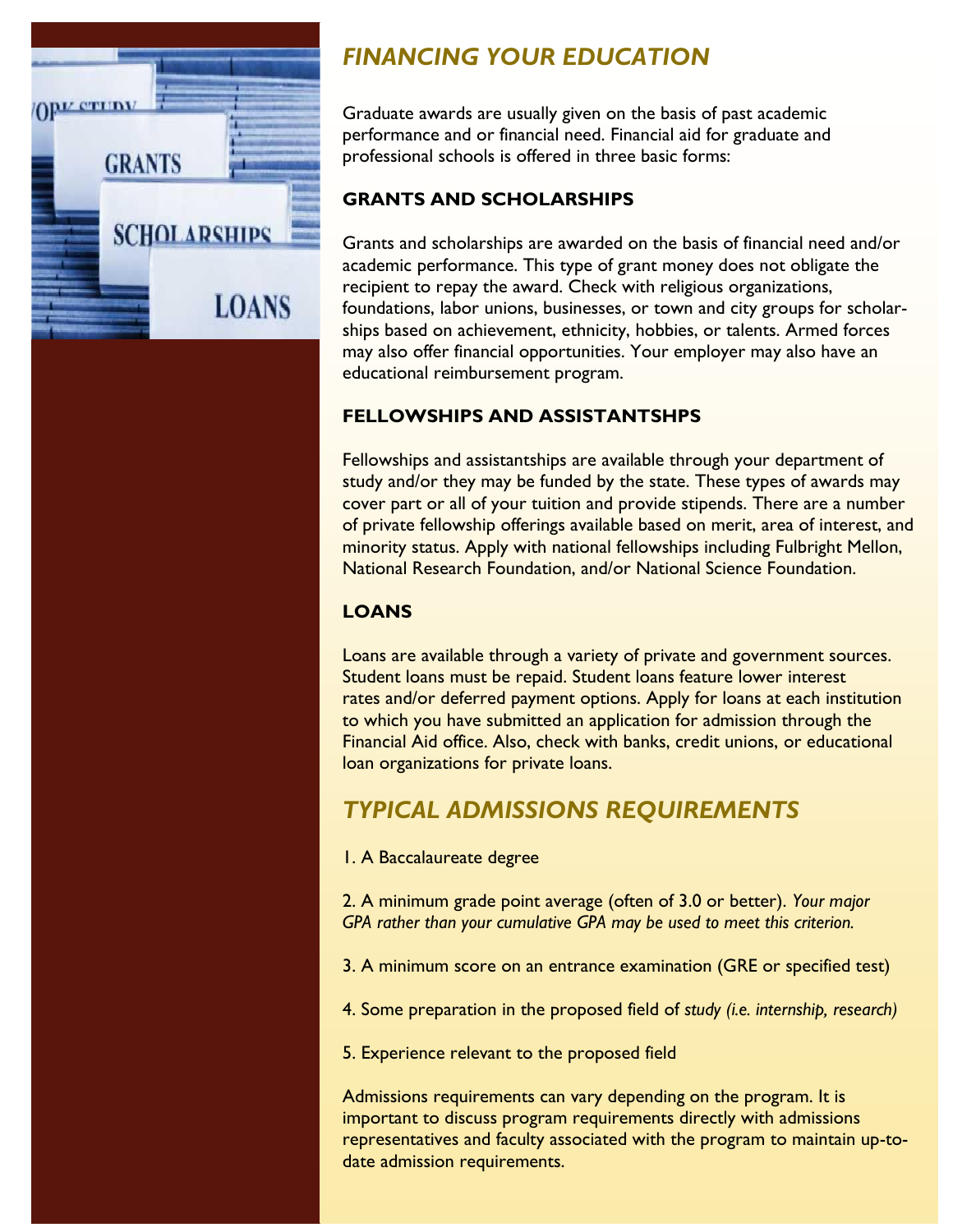# *THE APPLICATION PROCESS*

Application policies vary greatly among institutions and even among departments within the same institutions. Make sure you have obtained the most recent information from schools to which you are applying. The way you present yourself and your achievements should be tailored to each specific program. You may be required to supply the following in order to be considered for admission to a graduate program:

- Completed application
- Official undergraduate transcript(s) from the Registrar's office
- Personal essay/statement of purpose
- Required entrance examination scores
- Letters of recommendations (minimum 3)
- Writing sample, tape, portfolio, audition as requested
- Application fee (typically ranges from \$50.00 to \$75.00)
- Personal interview

### **COMPLETED APPLICATION**

Be sure that each application you submit is complete, accurate and on time. Applicants greatly outnumber the spaces available in graduate school, so the appearance of your application is as important as the information on it. Answer all questions and adhere to the deadlines.

### **TRANSCRIPT**

An official transcript from the Registrar's office must be sent directly from the institutions you have attended to the schools to which you are applying.

### **PERSONAL ESSAY/STATEMENT OF PURPOSE**

The purpose of the personal statement is to show the admissions committee how you think as well as your writing ability. Your goal in writing a personal statement is to create a portrait that is both persuasive and personal. It should be a concise, well-written essay about your background, knowledge of the field and your reasons for pursuing graduate study in the field or profession you have chosen.

### **LETTERS OF RECOMMENDATION**

Most graduate programs will require three to four letters of recommendation. The letters are supposed to communicate your ability to study at the graduate level, undergraduate preparation, and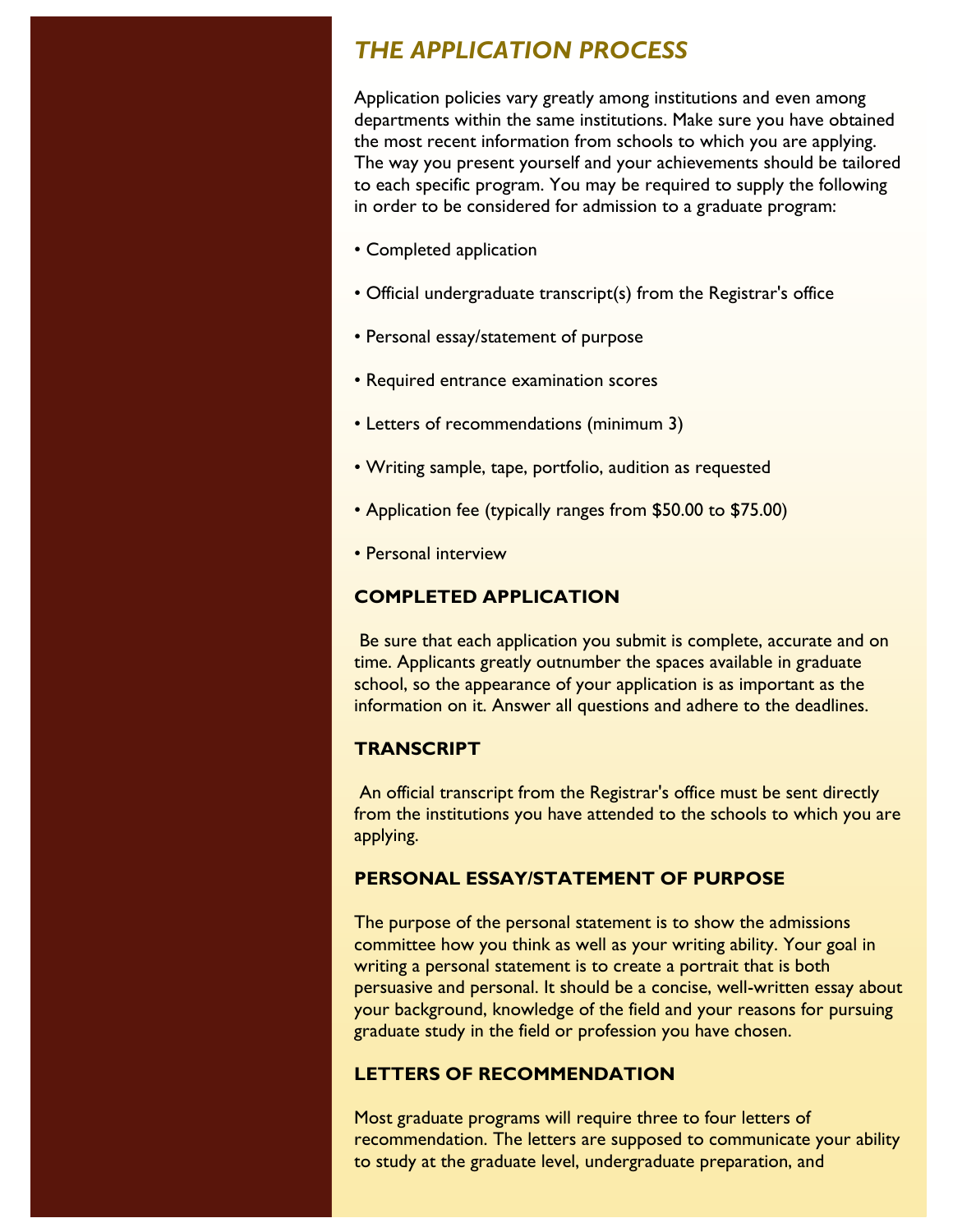commitment level to the proposed field of study. The individuals you ask to write your recommendations can impact how you are perceived as an applicant.

### **YOUR BEST CHOICES FOR RECOMMENDERS**

- Undergraduate professors *(in your major)*
- Other professors

• Professionals who have supervised you in volunteer or paid work related to your graduate field

• Employers

It is strongly encouraged that you request letters from faculty who can comment on your undergraduate academic preparation, potential for graduate study, and commitment to your proposed field of study. If a professor is not well acquainted with you, provide him/her with a resume of your professional goals and academic background. Also, provide each with a stamped envelope addressed to the appropriate graduate school. Although professors are your best bet, there are other people who can attest to your suitability for graduate school. These include:

• Colleagues

• Graduate students in your proposed field, or even in the program to which you are applying

Letters of recommendation can rank very high on an admission committee's list of evaluation criteria so be selective about who you ask for a letter of recommendation.

### **Writing Samples, Tapes, Portfolios and Auditions**

These items may be requested for consideration to enter specific programs. Be prepared to submit any additional information that is requested to enhance your opportunity for acceptance.

### **Application Fee**

Each application must be accompanied by a fee. Include a check or money order for the required application fee.

### **Personal Interview**

In some programs an interview may be required before admission is granted. In addition to being an important factor in gaining admission, it provides you the opportunity of assessing the program. Prepare for the interview by participating in a mock interview in the Career Development Center.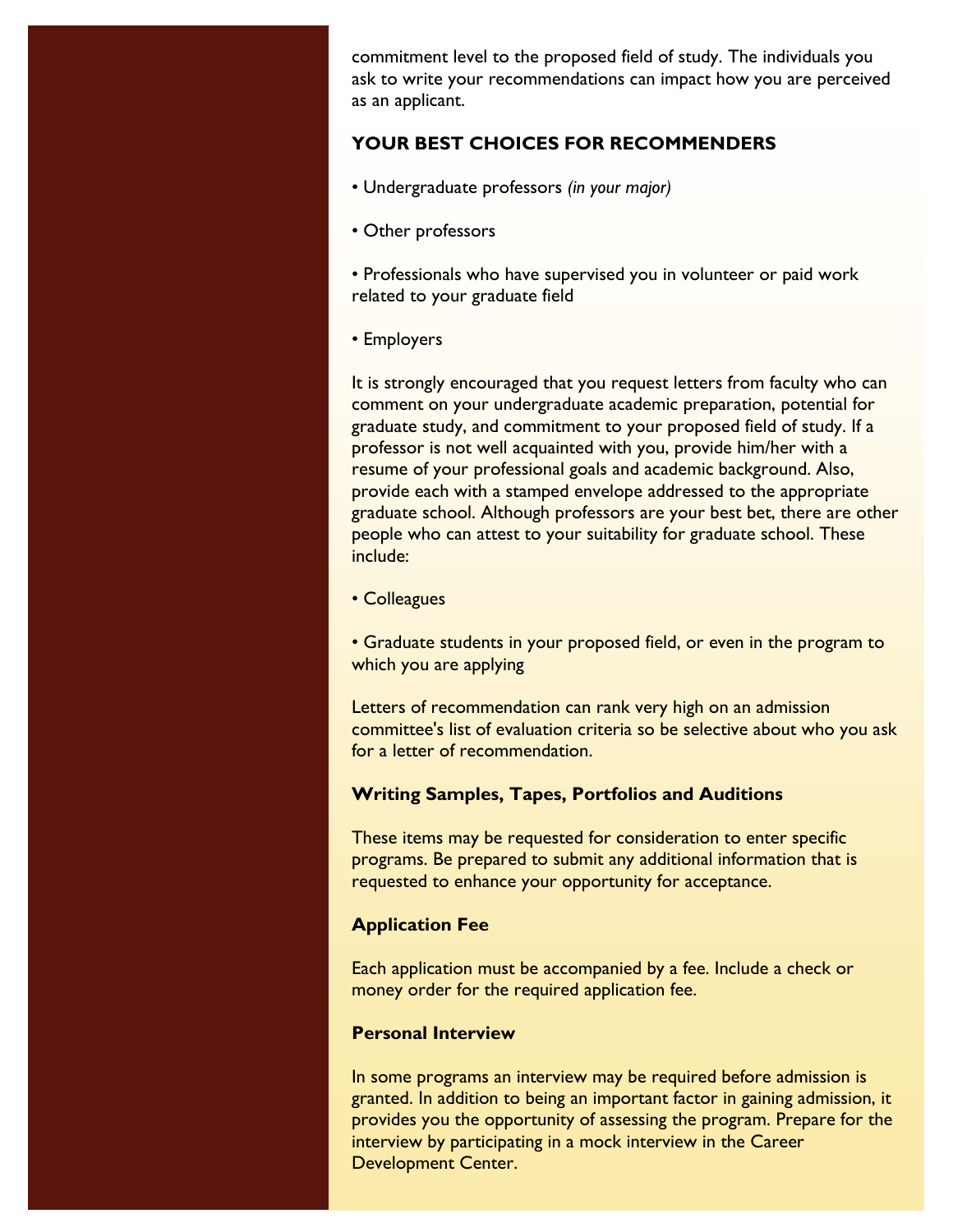# *ADMISSIONS EXAMINATIONS*

Schools will designate which qualifying examinations are required for your chosen discipline. [Educational Testing Services](http://www.ets.org/) (ETS) provides information on a number of admissions examinations. There are a variety of private testing preparation organizations including Kaplan, Inc. which provides test preparation information at www.kaptest.com or1- 800-KAP-TEST.

- Graduate Records Exam (GRE) [www.gre.org](http://www.gre.org/)
- Miller Analogies Test (MAT) [www.milleranalogies.com](http://www.milleranalogies.com/)
- Law School Admissions Test (LSAT) [www.lsac.org](http://www.lsac.org/)
- Graduate Management Admissions Test (GMAT) [www.mba.com/mba](http://www.mba.com/mba)

• Medical College Admissions Test (MCAT) [www.aamc.org/students/mcat](http://www.aamc.org/students/mcat)

- Dental Aptitude Test (DAT) [www.ada.org](http://www.ada.org/)
- Veterinary Aptitude Test (VAT) [www.aavmc.org](http://www.aavmc.org/)
- Optometry Admissions Test (OAT) [www.opted.org](http://www.opted.org/)
- Pharmacy College Admissions Test (PCAT) [www.pcat.info](http://www.pcat.info/)
- Teacher Testing (PRAXIS) [www.ets.org/praxis](http://www.ets.org/praxis)

Plan to take the appropriate entrance examination during your junior year or at the latest during the fall of your senior year if you plan to go on to graduate school immediately after college.

# *SUGGESTED GRADUATE SCHOOL CHECKLIST TIMELINE*

### **SIX MONTHS PRIOR TO APPLYING**

- Research areas of interest, institutions and programs.
- Register and prepare for appropriate admission tests.
- If appropriate, obtain letters of recommendation.
- Three months prior to applying:
- Take required admissions tests.
- Obtain application materials.
- Visit institutions of interest, if possible.
- Write a draft of your application essay.
- Get feedback from three academic professionals regarding your application essay.
- If needed for medical, dental, osteopathy, podiatry, or law school, register for the national application or data assembly service.